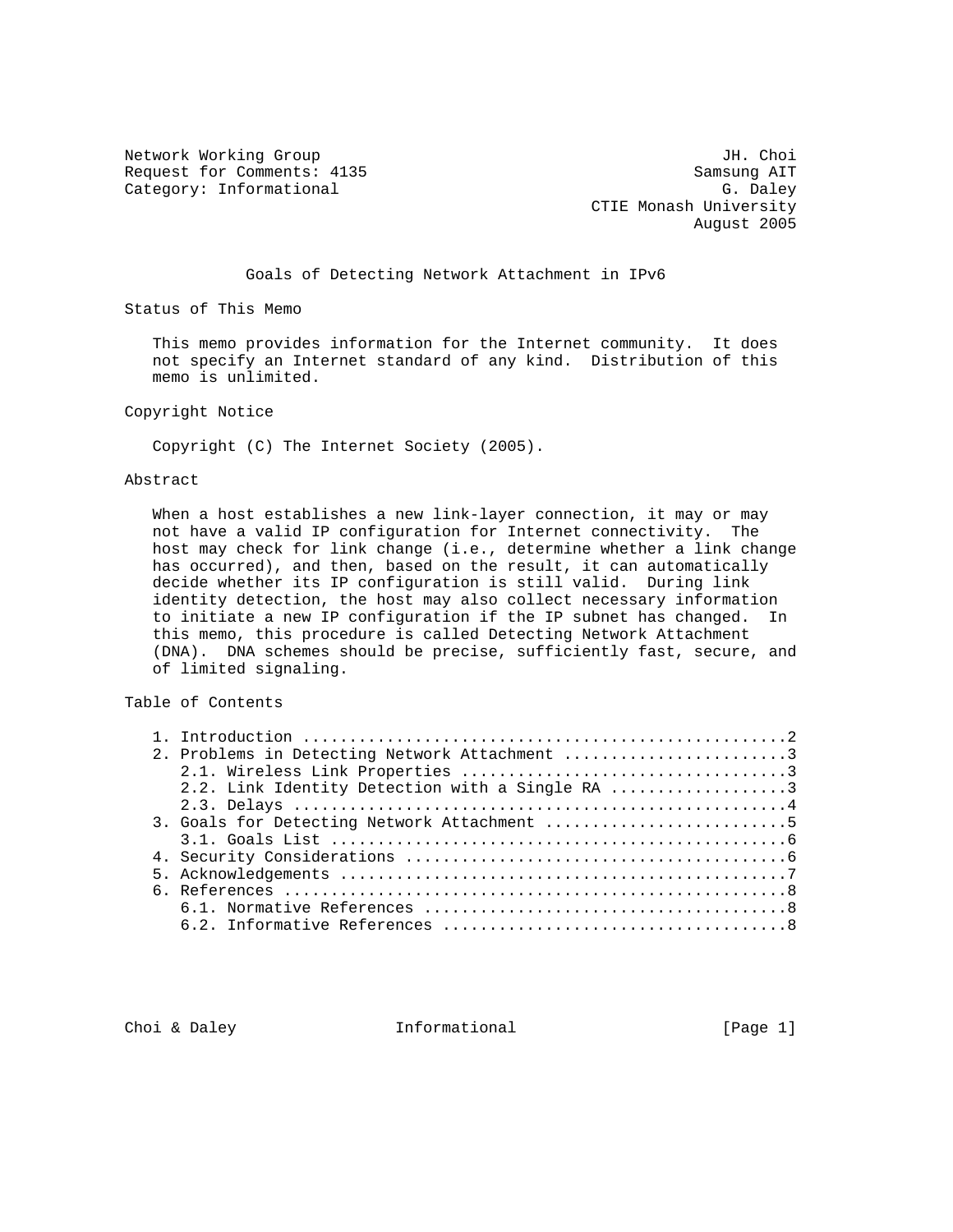## 1. Introduction

 When a host has established a new link-layer connection, it can send and receive some IPv6 packets on the link, including those used for configuration. On the other hand, the host has Internet connectivity only when it is able to exchange packets with off-link destinations.

 When a link-layer connection is established or re-established, the host may not know whether its existing IP configuration is still valid for Internet connectivity. A subnet change might have occurred when the host changed its point of attachment.

 In practice, the host doesn't know which of its addresses are valid on the newly attached link. It also doesn't know whether its existing default router is on this link or whether its neighbor cache entries are valid. Correct configuration of each of these components is necessary in order to send packets on and off the link.

 To examine the status of the existing configuration, a host may check whether a 'link change' has occurred. In this document, the term 'link' is as defined in RFC 2461 [1]. The notion 'link' is not identical with the notion 'subnet', as defined in RFC 3753 [2]. For example, there may be more than one subnet on a link, and a host connected to a link may be part of one or more of the subnets on the link.

 Today, a link change necessitates an IP configuration change. Whenever a host detects that it has remained at the same link, it can usually assume its IP configuration is still valid. Otherwise, the existing one is no longer valid, and a new configuration must be acquired. Therefore, to examine the validity of an IP configuration, all that is required is that the host checks for link change.

 In the process of checking for link change, a host may collect some of the necessary information for a new IP configuration, such as on link prefixes. So, when an IP subnet change has occurred, the host can immediately initiate the process of getting a new IP configuration. This may reduce handoff delay and minimize signaling.

 Rapid attachment detection is required for a device that changes subnet while having on-going sessions. This may be the case if a host is connected intermittently, is a mobile node, or has urgent data to transmit upon attachment to a link.

 Detecting Network Attachment (DNA) is the process by which a host collects the appropriate information and detects the identity of its currently attached link to ascertain the validity of its IP configuration.

Choi & Daley **Informational** [Page 2]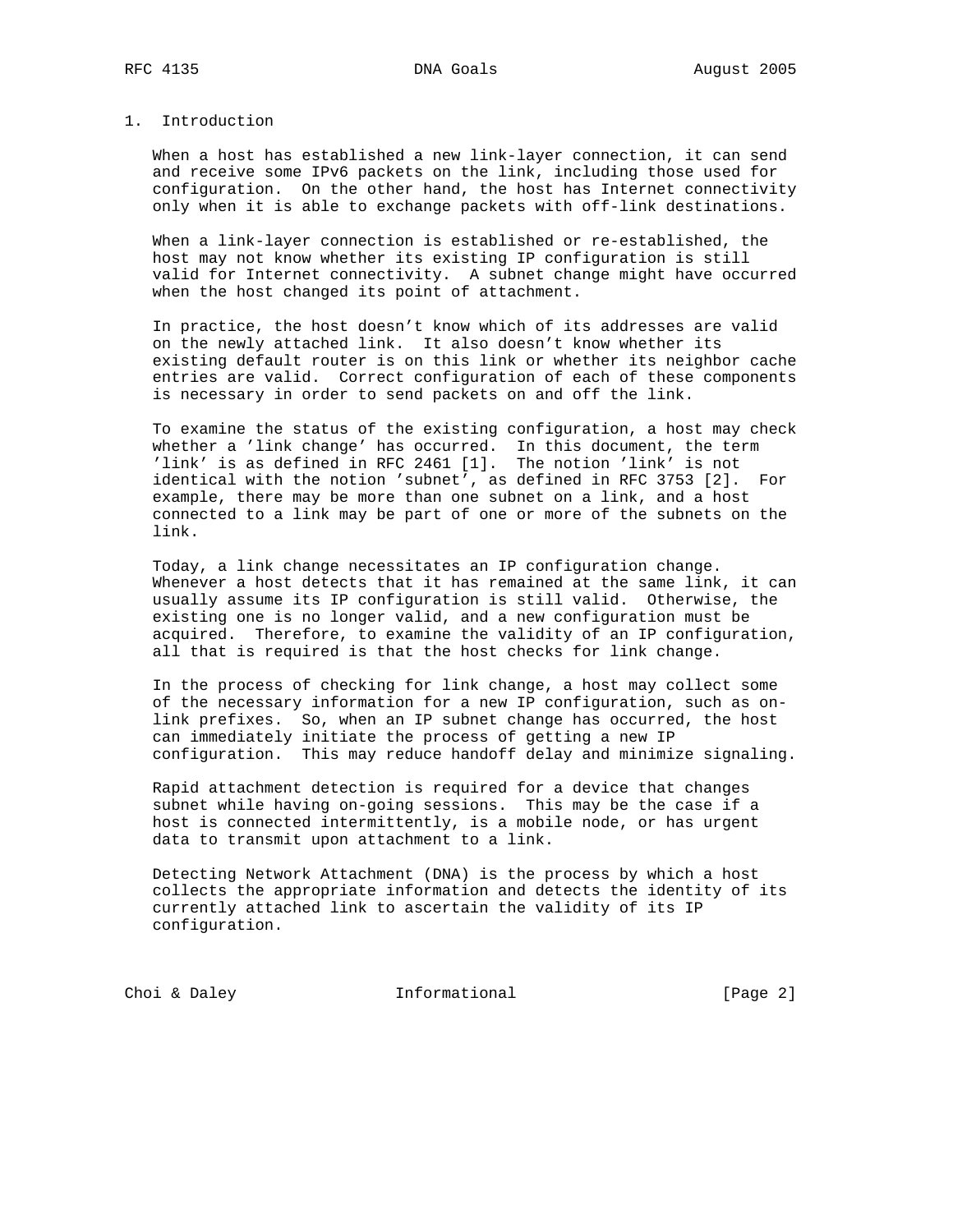DNA schemes are typically run per interface. When a host has multiple interfaces, the host separately checks for link changes on each interface.

 It is important to note that DNA process does not include the actual IP configuration procedure. For example, with respect to DHCP, the DNA process may determine that the host needs to get some configuration information from a DHCP server. However, the process of actually retrieving the information from a DHCP server falls beyond the scope of DNA.

 This document considers the DNA procedure only from the IPv6 point of view, unless explicitly mentioned otherwise. Thus, the term "IP" is to be understood to denote IPv6, by default. For the IPv4 case, refer to [7].

2. Problems in Detecting Network Attachment

 A number of issues make DNA complicated. First, wireless connectivity is not as clear-cut as wired connectivity. Second, it's difficult for a single Router Advertisement (RA) message to indicate a link change. Third, the current Router Discovery specification specifies that routers wait a random delay of 0-.5 seconds prior to responding with a solicited RA. This delay can be significant and may result in service disruption.

2.1. Wireless Link Properties

 Unlike in wired environments, what constitutes a wireless link is variable both in time and space. Wireless links do not have clear boundaries. This may be illustrated by the fact that a host may be within the coverage area of multiple (802.11) access points at the same time. Moreover, connectivity on a wireless link can be very volatile, which may make link identity detection hard. For example, it takes time for a host to check for link change. If the host ping-pongs between two links and doesn't stay long enough at a given link, it can't complete the DNA procedure.

2.2. Link Identity Detection with a Single RA

 Usually, a host gets the information necessary for IP configuration from RA messages. Based on the current definition [1], it's difficult for a host to check for link change upon receipt of a single RA.

 To detect link identity, a host may compare the information in an RA, such as router address or prefixes, with the locally stored information.

Choi & Daley **Informational** [Page 3]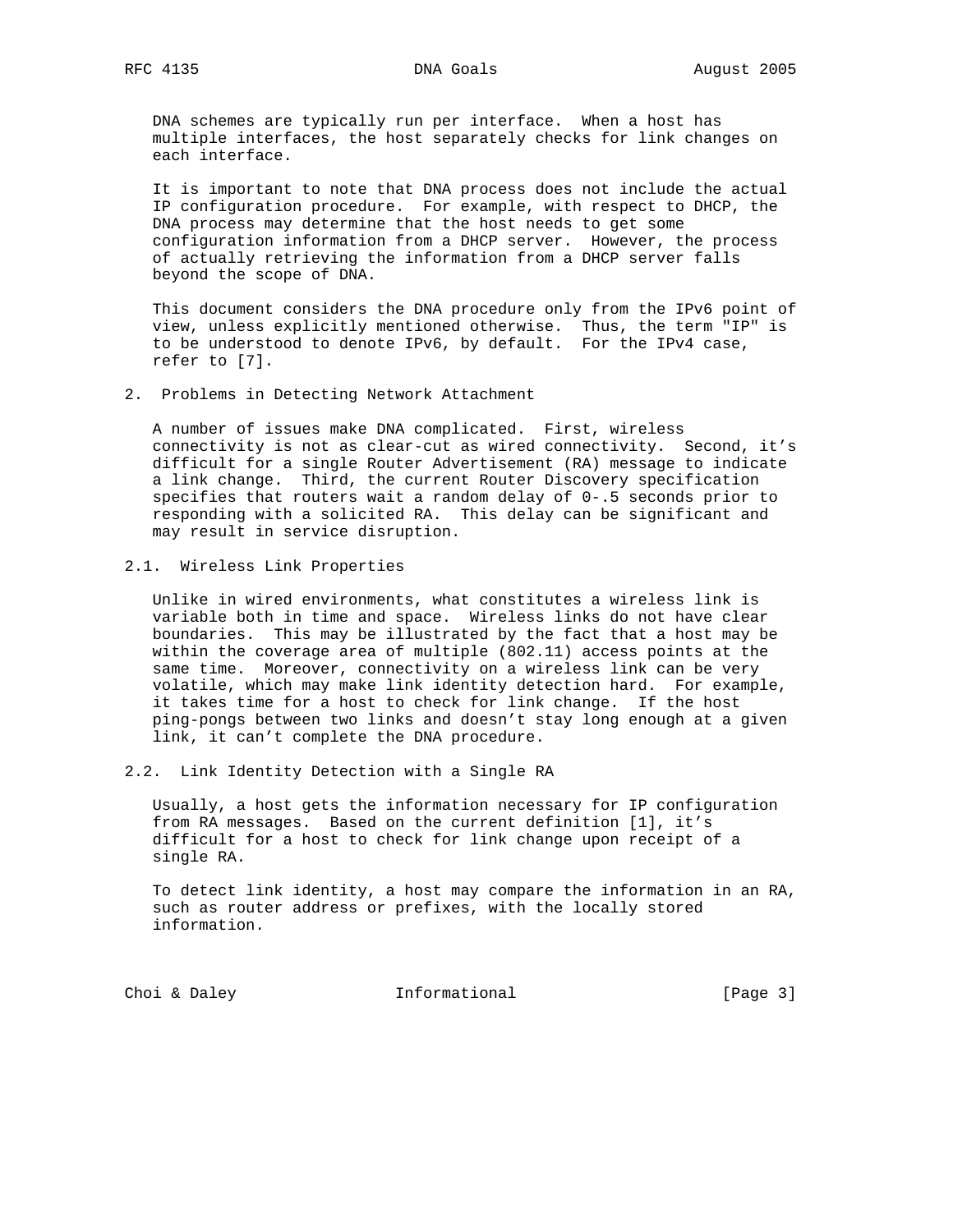The host may use received router addresses to check for link change. The router address in the source address field of an RA is of link-

 local scope, however, so its uniqueness is not guaranteed outside a link. If it happens that two different router interfaces on different links have the same link-local address, the host can't detect that it has moved from one link to another by checking the router address in RA messages.

 The set of all global prefixes assigned to a link can represent link identity. The host may compare the prefixes in an incoming RA with the currently stored ones. An unsolicited RA message, however, can omit some prefixes for convenience [1], and it's not easy for a host to attain and retain all the prefixes on a link with certainty. Therefore, neither the absence of a previously known prefix nor the presence of a previously unknown prefix in the RA guarantees that a link change has occurred.

2.3. Delays

 The following issues cause DNA delay that may result in communication disruption.

1) Delay for receiving a hint

 A hint is an indication that a link change might have occurred. This hint itself doesn't confirm a link change, but initiates appropriate DNA procedures to detect the identity of the currently attached link.

 Hints come in various forms and differ in how they indicate a possible link change. They can be link-layer event notifications [6], the lack of RA from the default router, or the receipt of a new RA. The time taken to receive a hint also varies.

 As soon as a new link-layer connection has been made, the link layer may send a link-up notification to the IP layer. A host may interpret the new link-layer connection as a hint for a possible link change. With link-layer support, a host can receive such a hint almost instantly.

 Mobile IPv6 [4] defines the use of RA Interval Timer expiry for a hint. A host keeps monitoring for periodic RAs and interprets the lack of them as a hint. It may implement its own policy to determine the number of missing RAs needed to interpret that as a hint. Thus, the delay depends on the Router Advertisement interval.

 Without schemes such as those above, a host must receive a new RA from a new router to detect a possible link change. The detection time then also depends on the Router Advertisement frequency.

Choi & Daley **Informational** [Page 4]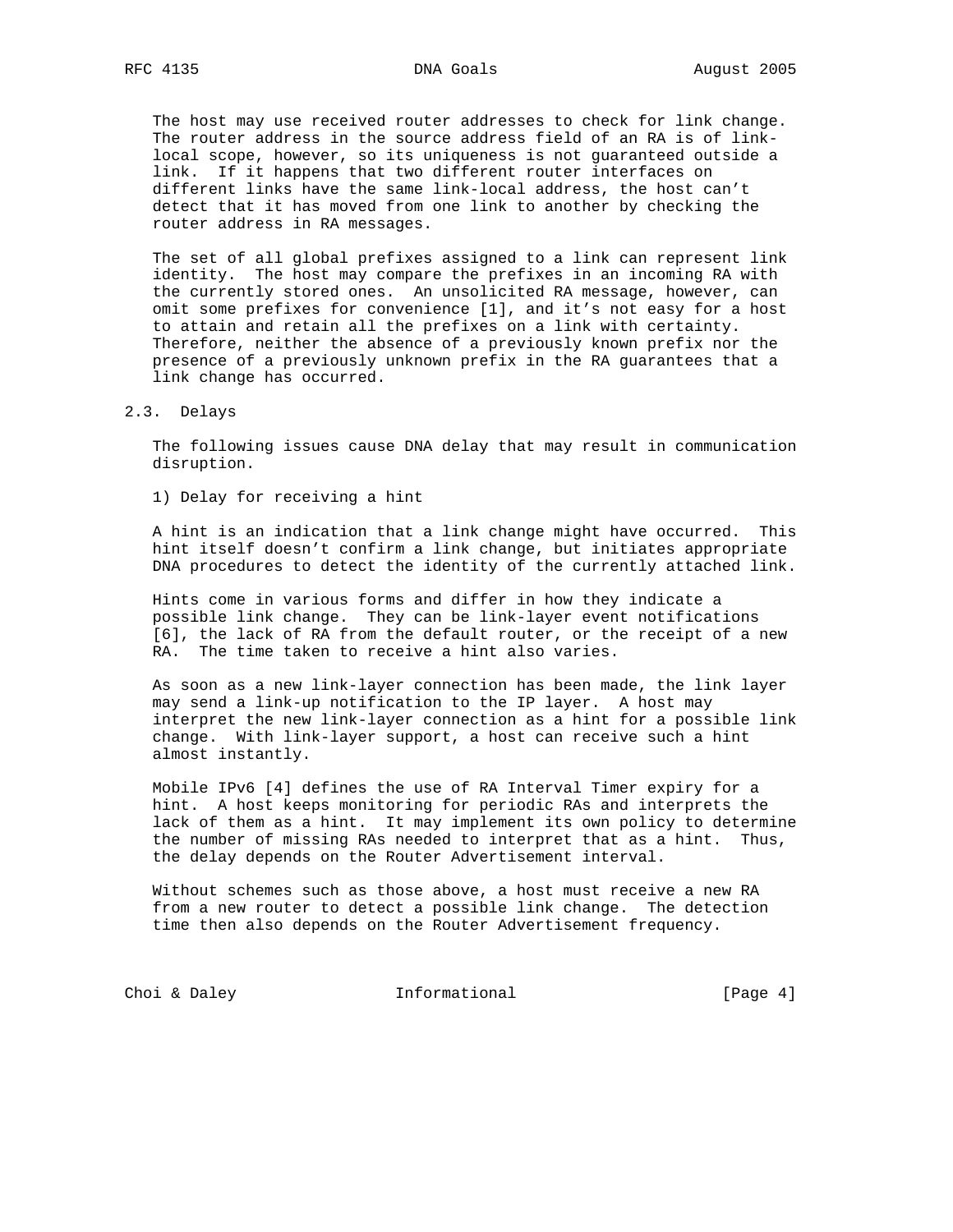Periodic RA beaconing transmits packets within an interval varying randomly between MinRtrAdvInterval to MaxRtrAdvInterval seconds. Because a network attachment is unrelated to the advertisement time on the new link, hosts are expected to arrive, on average, halfway through the interval. This is approximately 1.75 seconds with Neighbor Discovery [1] advertisement rates.

2) Random delay execution for RS/RA exchange

 Router Solicitation and Router Advertisement messages are used for Router Discovery. According to [1], it is sometimes necessary for a host to wait a random amount of time before it may send an RS, and for a router to wait before it may reply with an RA.

According to RFC 2461 [1], the following apply:

- Before a host sends an initial solicitation, it SHOULD delay the transmission for a random amount of time between 0 and MAX\_RTR\_SOLICITATION\_DELAY (1 second).
- Furthermore, any RA sent in response to a Router Solicitation MUST be delayed by a random time between 0 and MAX\_RA\_DELAY\_TIME (0.5 seconds).
- 3. Goals for Detecting Network Attachment

 The DNA working group has been chartered to define an improved scheme for detecting IPv6 network attachment. In this section, we define the goals that any such solution should aim to fulfill.

 DNA solutions should correctly determine whether a link change has occurred. Additionally, they should be sufficiently fast so that there would be no or at most minimal service disruption. They should neither flood the link with related signaling nor introduce new security holes.

 When defining new solutions, it is necessary to investigate the usage of available tools, Neighbor Solicitation/Neighbor Advertisement messages, RS/RA messages, link-layer event notifications [6], and other features. This will allow precise description of procedures for efficient DNA Schemes.

Choi & Daley **Informational** [Page 5]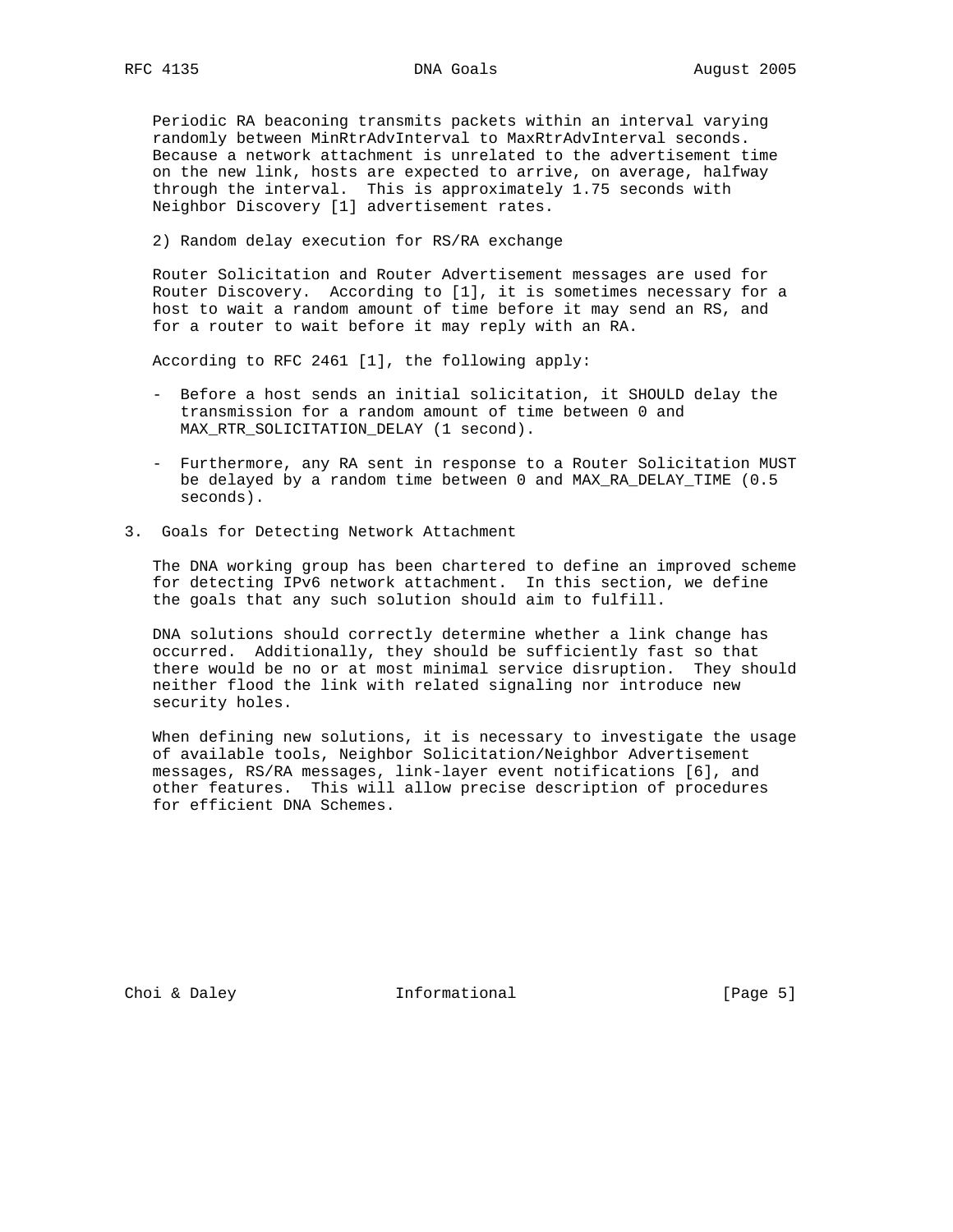## 3.1. Goals List

- G1 DNA schemes should detect the identity of the currently attached link to ascertain the validity of the existing IP configuration. They should recognize and determine whether a link change has occurred and initiate the process of acquiring a new configuration if necessary.
- G2 DNA schemes should detect the identity of an attached link with minimal latency lest there should be service disruption.
- G3 If a host has not changed a link, DNA schemes should not falsely assume a link change, and an IP configuration change should not occur.
- G4 DNA schemes should not cause undue signaling on a link.
- G5 DNA schemes should make use of existing signaling mechanisms where available.
- G6 DNA schemes should make use of signaling within the link (particularly link-local scope messages), because communication off-link may not be achievable in the case of a link change.
- G7 DNA schemes should be compatible with security schemes such as Secure Neighbor Discovery [3].
- G8 DNA schemes should not introduce new security vulnerabilities. The node supporting DNA schemes should not expose itself or other nodes on a link to additional man-in-the-middle, identity revealing, or denial-of-service attacks.
- G9 Nodes (such as routers or hosts) that support DNA schemes should work appropriately with unmodified nodes that do not.
- G10 Hosts, especially in wireless environments, may perceive routers reachable on different links. DNA schemes should take into consideration the case where a host is attached to more than one link at the same time.
- 4. Security Considerations

 The DNA process is intimately related to the Neighbor Discovery protocol [1] and its trust model and threats have much in common with those presented in RFC 3756 [5]. Nodes connected over wireless interfaces may be particularly susceptible to jamming, monitoring, and packet-insertion attacks.

Choi & Daley **Informational** [Page 6]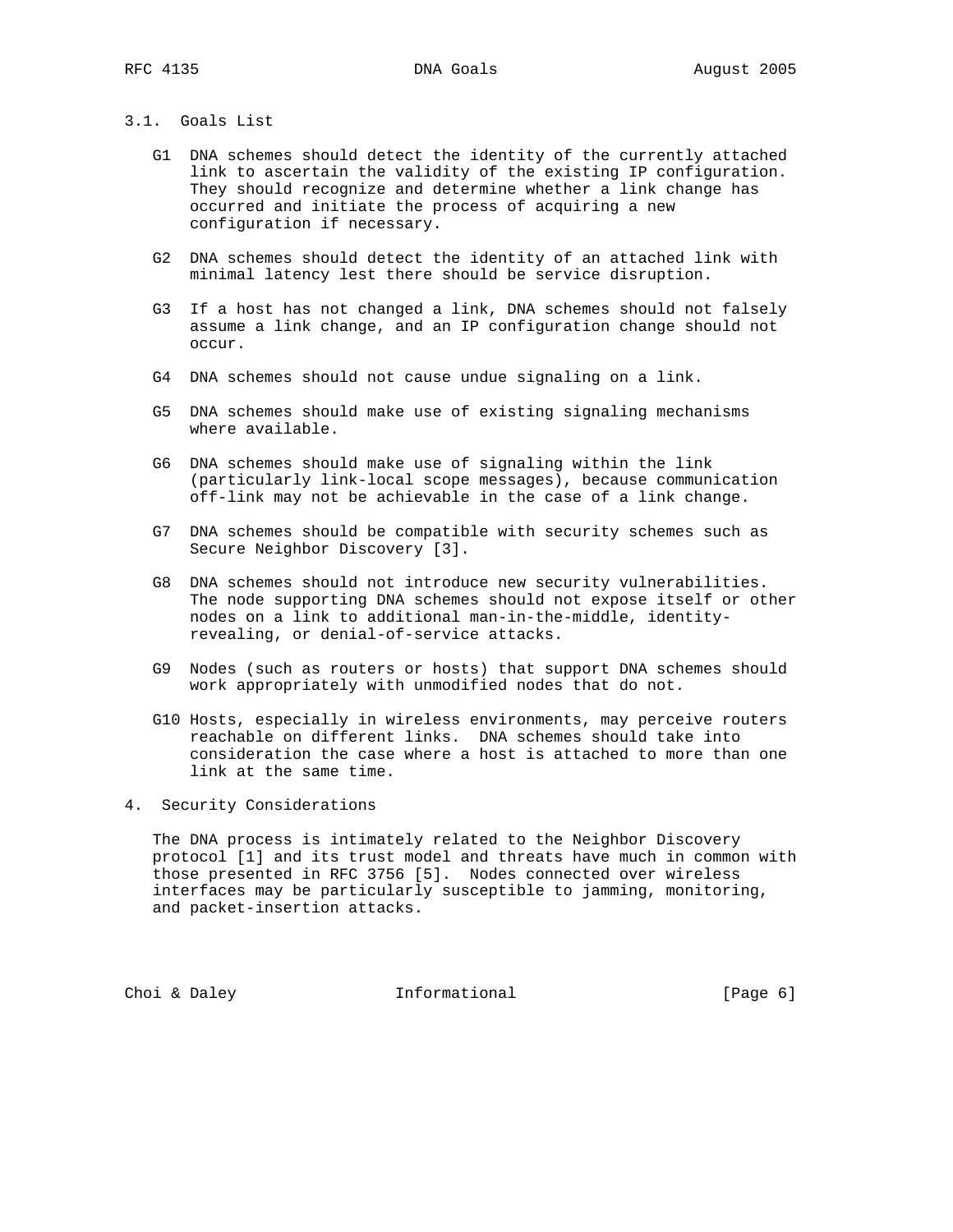With unsecured DNA schemes, it is inadvisable for a host to adjust its security based on which network it believes it is attached to. For example, it would be inappropriate for a host to disable its personal firewall because it believed that it had connected to a home network.

 Even in the case where authoritative information (routing and prefix state) are advertised, wireless network attackers may still prevent soliciting nodes from receiving packets. This may cause unnecessary IP configuration change in some devices. Such attacks may be used to make a host preferentially select a particular configuration or network access.

 Devices receiving confirmations of reachability (for example, from upper-layer protocols) should be aware that unless these indications are sufficiently authenticated, reachability may falsely be asserted by an attacker. Similarly, even if such reachability tests are known to originate from a trusted source, they should be ignored for reachability confirmation if the packets are not fresh or have been replayed. This may reduce the effective window for attackers replaying otherwise authentic data.

 It may be dangerous to receive link-change notifications from the link layer and network layer, if they are received from devices that are insufficiently authenticated. In particular, notifications that authentication has completed at the link layer may not imply that a security relationship is available at the network layer. Additional authentication may be required at the network layer to justify modification of IP configuration.

5. Acknowledgements

 Erik Nordmark has contributed significantly to work predating this document. Also Ed Remmell's comments on the inconsistency of RA information were most illuminating. The authors wish to express our appreciation to Pekka Nikander for valuable feedback. We gratefully acknowledge the generous assistance we received from Shubhranshu Singh for clarifying the structure of the arguments. Thanks to Brett Pentland, Nick Moore, Youn-Hee Han, JaeHoon Kim, Alper Yegin, Jim Bound, and Jari Arkko for their contributions to this document.

Choi & Daley **Informational** [Page 7]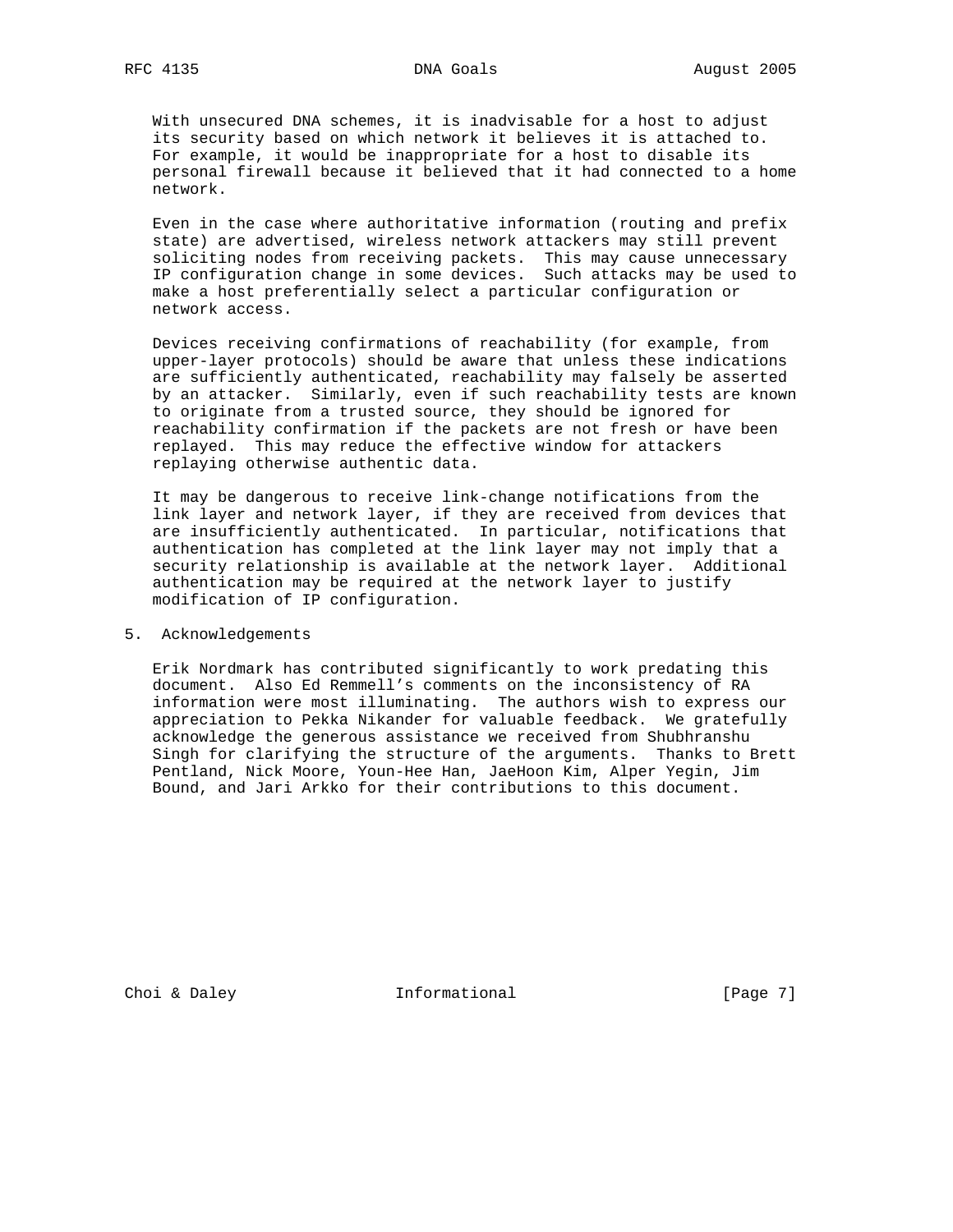## 6. References

- 6.1. Normative References
	- [1] Narten, T., Nordmark, E., and W. Simpson, "Neighbor Discovery for IP Version 6 (IPv6)", RFC 2461, December 1998.
	- [2] Manner, J. and M. Kojo, "Mobility Related Terminology", RFC 3753, June 2004.
	- [3] Arkko, J., Kempf, J., Zill, B., and P. Nikander, "SEcure Neighbor Discovery (SEND)", RFC 3971, March 2005.
- 6.2. Informative References
	- [4] Johnson, D., Perkins, C., and J. Arkko, "Mobility Support in IPv6", RFC 3775, June 2004.
	- [5] Nikander, P., Kempf, J., and E. Nordmark, "IPv6 Neighbor Discovery (ND) Trust Models and Threats", RFC 3756, May 2004.
	- [6] Yegin, A., "Link-layer Event Notifications for Detecting Network Attachments", work in progress, July 2005.
	- [7] Aboba, B., "Detecting Network Attachment (DNA) in IPv4", work in progress, June 2005.

Authors' Addresses

 JinHyeock Choi Samsung AIT Communication & N/W Lab P.O.Box 111 Suwon 440-600 KOREA

 Phone: +82 31 280 9233 EMail: jinchoe@samsung.com

 Greg Daley CTIE Monash University Centre for Telecommunications and Information Engineering Monash University Clayton 3800 Victoria Australia

 Phone: +61 3 9905 4655 EMail: greg.daley@eng.monash.edu.au

Choi & Daley **Informational** [Page 8]